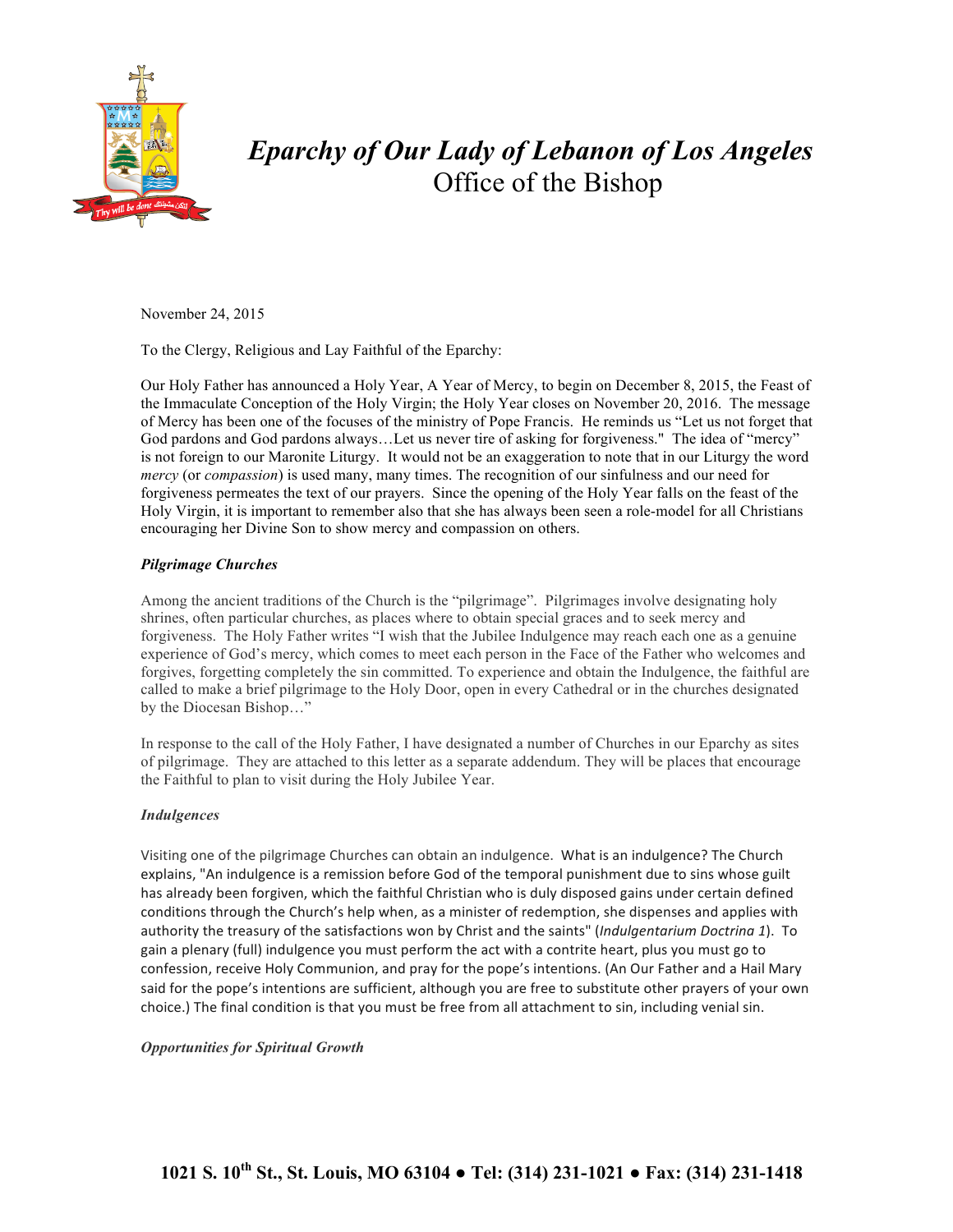This Holy or Jubilee Year can also be an opportunity for all to grow in holiness and to strengthen us in our spiritual life.

I encourage the following activities in every parish of the Eparchy:

- $\div$  March 4-5, 2016: Pope Francis is asking "Twenty-four Hours with the Lord" (adoration, services, opportunities for Confession).
- $\div$  October 8-9, 2016: October being the Month of the Rosary, setting aside times for recitation of the Rosary in all Churches.
- $\bullet$  During the Holy Year: Setting a certain percent of parish income to go to a local charity or to the needy of the parish. Mercy and compassion necessitates our willingness to assist those in need at the local and even international level.
- $\triangle$  During the Holy Year: Plan a fund-raising event on one of the Fridays of Lent with the proceeds designated for Caritas Lebanon.
- v During the Holy Year, parishes should set aside additional time for the Mystery of Reconciliation and Reconciliation Services.
- v During the Holy Year, parishes should have a Holy Hour before the Blessed Sacrament at least once per month.
- $\cdot \cdot$  Fridays of Lent (2016): Include with our Services of the Cross, homilies and lessons on the Lord's mercy, forgiveness and reconciliation.
- v During the Holy Year: Development of Bible Study programs that stress the Mercy of the Lord.

### *Conclusion*

In closing this letter, I wish to encourage all clergy, religious and laity to accept this invitation as an opportunity and to focus our spiritual lives on the Mercy of God. To our priests, deacons and subdeacons and our religious men and women, we must be missionaries of mercy and set the example of showing mercy and compassion; as Bishop, I, too, must lead by example. To all the Faithful of the Eparchy, we must be living witnesses to the love, forgiveness and mercy that the Lord continually bestows upon us. May this Holy Year truly be a source of blessing for us all.

Be assured of my prayers for all of you and your loved ones.

With my heartfelt blessing and sincerely yours in Christ,<br> $\overrightarrow{H}$ . E. Zaida

+A. Elias Zaidan Bishop of the Eparchy of Our Lady of Lebanon of Los Angeles